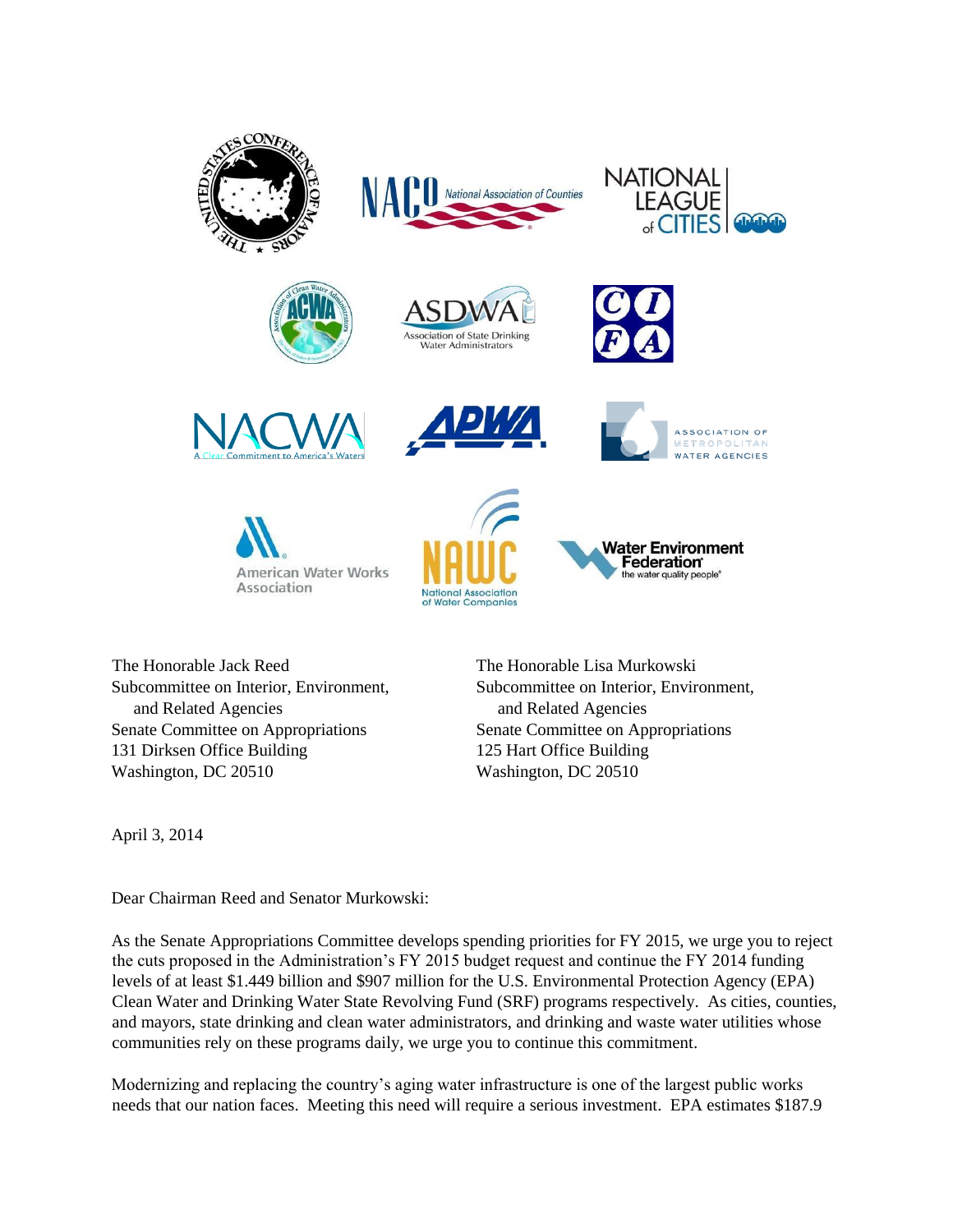billion in wastewater infrastructure investment needs and \$384.2 billion in drinking water infrastructure investment needs over the next 20 years. It must be noted, however, that EPA's needs surveys only consider projects that would be eligible for SRF funding. A recent study by the American Water Works Association found that the amount the nation needs to invest in drinking water infrastructure regardless of SRF eligibility actually totals about \$1 trillion over the next 25 years. Clean water infrastructure investment needs roughly parallel this amount.

As the federal government continues to address its fiscal challenges, it is critical to preserve federal investments in programs like the SRFs that will yield substantial economic benefits. The U.S. Conference of Mayors reports that each public dollar invested in water infrastructure increases private long-term Gross Domestic Product output by \$6.35. The National Association of Utility Contractors estimates that \$1 billion invested in water and wastewater infrastructure can create over 26,000 jobs. Further, the U.S. Department of Commerce estimates that each job created in the local water and wastewater industry creates 3.68 jobs in the national economy and each public dollar spent yields \$2.62 dollars in economic output in other industries.

In addition to the significant economic, public health, and environmental benefits that our communities will reap from water and wastewater infrastructure investments, investment in source water pollution prevention strategies are equally important to our ability to deliver to our residents the clean water they deserve. The EPA and the U.S. Department of Agriculture (USDA) have heralded the Clean Water Act Section 319 grant program as a successful and dynamic program that focuses on local partnerships with agricultural entities as a strategy to reduce water pollution such as excess nutrient runoff. When combined with USDA programs, the Section 319 program yields \$4 in watershed investment for every federal dollar invested. We urge you to fund this program at the FY 2014 level of \$159 million.

It is clear that federal investment in water and wastewater infrastructure leverages enormous benefits nationally and for our local economies. Considering the importance of water and wastewater infrastructure to the well-being of the American people, our communities, and to our economy, it is essential that the federal government remains a strong and reliable partner in meeting the nation's clean water and safe drinking water needs. Every federal dollar directed to these programs enhances safe and clean water for all.

Thank you for your consideration and please contact any of our organizations if you have questions.

Sincerely,

*Tom Cochran*  CEO and Executive Director U.S. Conference of Mayors

*Matthew Chase*  Executive Director National Association of Counties

*Clarence Anthony*  Executive Director National League of Cities